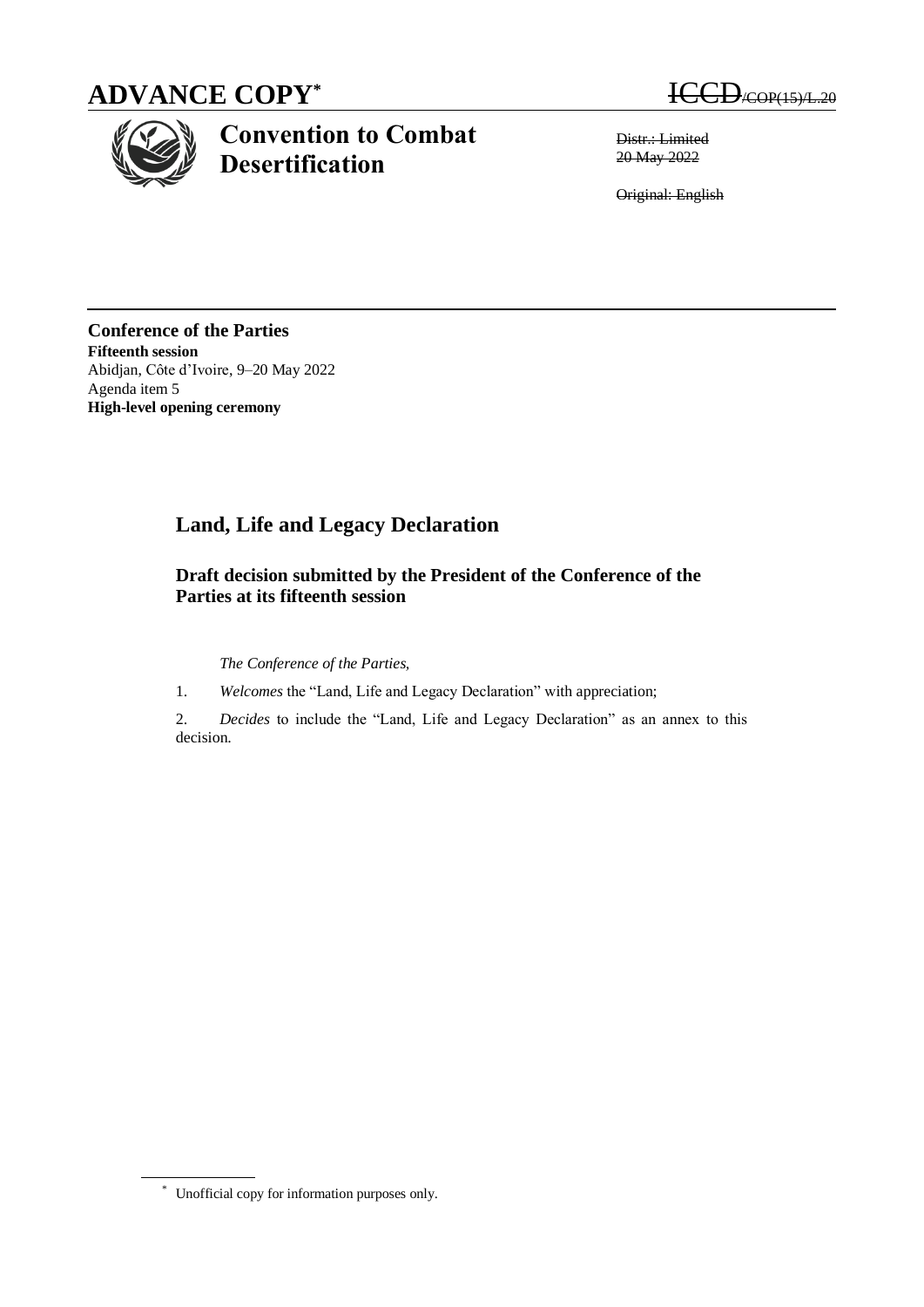### **Annex**

### **Land, Life and Legacy Declaration**

*We, the Ministers and Representatives gathered for the high-level segment at the fifteenth session of the Conference of the Parties of the United Nations Convention to Combat Desertification, held from 9–10 May 2022 in Abidjan, at the invitation of the Government of Côte d'Ivoire,*

*Expressing* our sincere appreciation to the Government of Côte d'Ivoire for its hospitality and to the United Nations Convention to Combat Desertification secretariat for the organization of the session,

*Acknowledging* that land and soil are the foundation of livelihoods, human health and prosperity, and that they are often the most important assets held by countries and communities,

*Reconfirming* that desertification/land degradation and drought are major environmental, social, and economic challenges to global development and welfare, primarily impacting individuals and communities in situations of vulnerability,

*Deeply concerned* about the increased frequency and duration of droughts, floods, wildfires, and sand and dust storms that are exacerbated by land degradation, climate change, and biodiversity loss, and that have dire consequences for human health and environmental sustainability, $12$ 

*Welcoming* the 27<sup>th</sup> session of the Conference of the Parties of the United Nations Framework Convention on Climate Change, to be hosted by the Arab Republic of Egypt in November 2022, and the 15<sup>th</sup> session of the Conference of the Parties of the Convention on Biological Diversity, to be hosted by the Peoples' Republic of China, and *requesting* all Parties to the United Nations Framework Convention on Climate Change and the Convention on Biological Diversity to consider the outcomes of the fifteenth session of the Conference of the Parties to the United Nations Convention to Combat Desertification,

*Noting* the high-level dialogue on desertification/land degradation and drought hosted by the President of the 75<sup>th</sup> session of the General Assembly in New York on 15 June 2021, and *also noting with appreciation* that the United Nations General Assembly has declared the year 2026 as the International Year of Rangelands and Pastoralists,

*Taking note of* the Glasgow Climate Pact and the Glasgow Leaders' Declaration on Forests and Land Use, and *recognizing* that sustainable land management approaches and technologies are also central to tackling the climate crisis,

*Noting* the outcomes of the United Nations Food Systems Summit and the momentum of the United Nations Decade on Ecosystem Restoration and *also noting* the Group of 20 Global Initiative on Reducing Land Degradation and Enhancing Conservation of Terrestrial Habitats to prevent, halt, and reverse land degradation by achieving, on a voluntary basis, a 50 per cent reduction of degraded land by 2040,<sup>3</sup>

*Welcoming* the eighth replenishment of the Global Environment Facility,

*Taking note with appreciation of* the Abidjan Call from the Heads of State Summit and the Abidjan Declaration on Achieving Gender Equality for Successful Land Restoration, held on 9 May 2022,

1. *Invite* Parties to pursue a systemic approach to land conservation and restoration as well as to the sustainable land management of all types of degraded ecosystems,

<sup>1</sup> [<https://www.ipcc.ch/srccl/>](https://www.ipcc.ch/srccl/).

 $\frac{2}{10}$  [<https://www.ipcc.ch/assessment-report/ar6/>](https://www.ipcc.ch/assessment-report/ar6/).

<sup>3</sup> [<https://www.unccd.int/sites/default/files/inline](https://www.unccd.int/sites/default/files/inline-files/G20_Riyadh_Summit_Leaders_Declaration_EN_0.pdf)[files/G20\\_Riyadh\\_Summit\\_Leaders\\_Declaration\\_EN\\_0.pdf>](https://www.unccd.int/sites/default/files/inline-files/G20_Riyadh_Summit_Leaders_Declaration_EN_0.pdf).